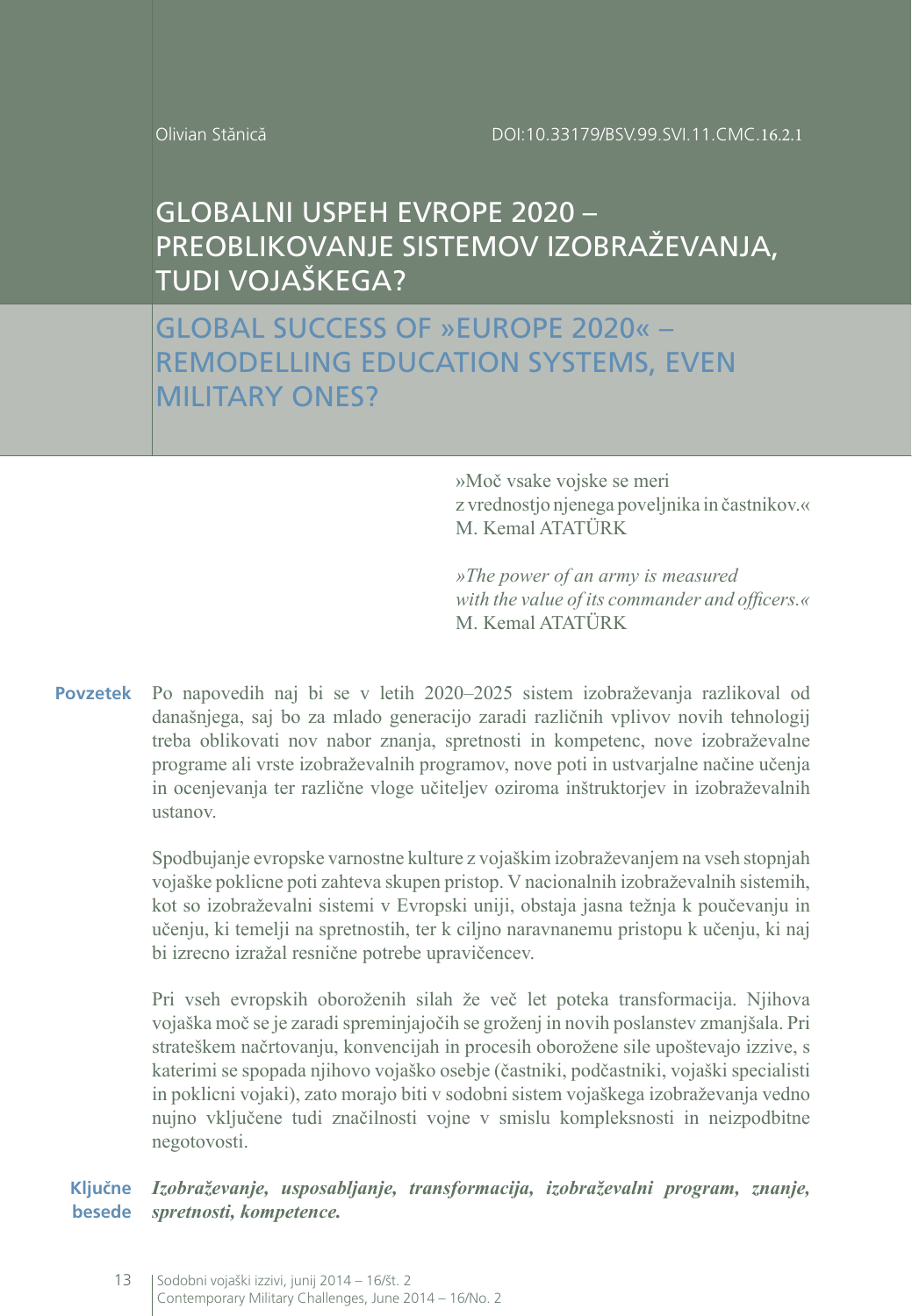**Abstract** For 2020-2025, according to forecasts, the education system will be different from today, because it will be necessary for a new set of skills and competencies to be developed among the young generation, new curricula or types of curricula, new paths and innovative ways of learning and assessment, different roles for teachers/ instructors and educational institutions as a result of the different impacts of the new technologies.

> Promoting a European security culture through military education at all levels of the military career will require a common approach. In national education systems, as in the education systems in the European Union, there is a clear trend in favour of teaching and learning based on skills and of a result-oriented approach to learning that should explicitly express the real needs of the beneficiaries.

> All European Armed Forces have been undergoing a transformation process for several years. They have reduced their military power as a result of the changing threats and the emergence of new missions. In strategic planning, conventions and processes, the Armed Forces have taken into account the challenges the military personnel (officer, non-commissioned officer, warrant officer, professional soldier) must face. Therefore, the modern military education system is inevitably required to permanently comprise the features of war, in terms of complexity and indisputable uncertainties.

#### **Key words** *Education, training, transformation, educational curriculum, skills, competences.*

- **Introduction** In the context of the **European Strategy "Horizon 2020"**, the need to reform the education and training systems is more and more firmly stated, based on the concepts of quality and excellence, as a key tool not only for getting out of the crisis, but also for increasing competitiveness, providing success in the global knowledge economy. The three strategic goals for Europe **"Horizon 2020"**<sup>1</sup> , which will guide the development of the EU in the next decade and are relevant for education systems, are:
	- *Smart growth*: developing an economy based on knowledge and innovation (especially supported by strategic initiatives: "*Innovation Union*" – to improve framework-conditions and access to research and innovation funding, so that the possibility of transforming innovative ideas into products and services that generate economic growth and new jobs is ensured, "*Youth on the move*" – to enhance the performance of education systems and to facilitate the entry of young people into the labour market, and "*A digital agenda for Europe*" – to increase development of fast internet services and to capitalise on the benefits provided by a single digital market for households and firms);
	- *Sustainable growth*: promoting a more efficient economy in terms of using greener and more competitive resources (supported by strategic initiatives: "*Resource efficient Europe*" – to help decouple economic development from resource use, to

*<sup>1</sup> See http://www.tiaspe.ro/home/strategia–europa-2020 accessed on 5th March 2014.*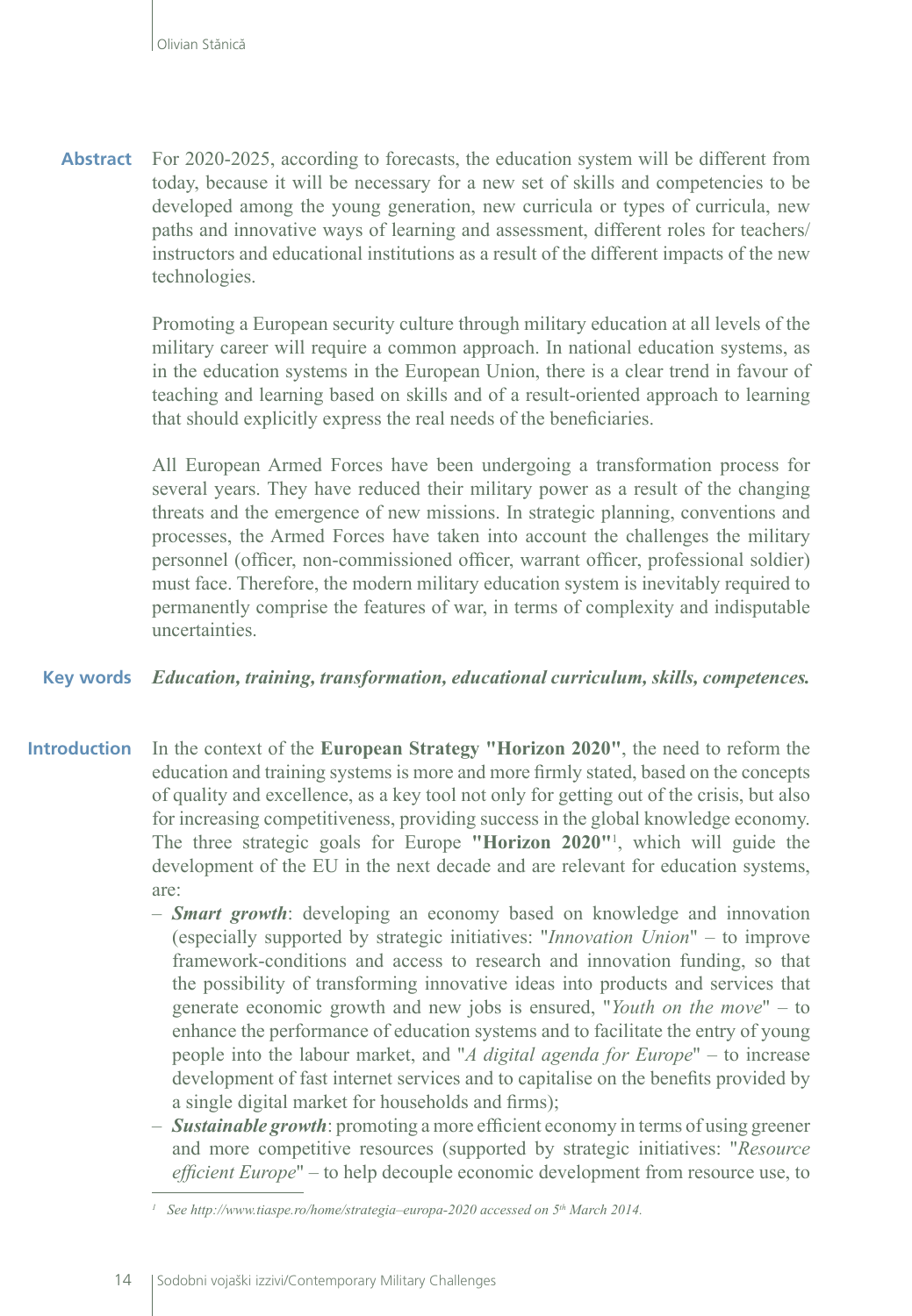support the transition to a low carbon economy, to increase the use of renewable energy sources, to modernise our transport sector and to promote energy efficiency, and "*An integrated industrial policy for the globalisation era*" – to improve the business environment, especially for small- and medium-sized enterprises, and to support the development of a strong and sustainable industrial base able to face competition at global level);

– *Inclusion favourable increase*: fostering an economy with a high rate of employment, ensuring social and territorial cohesion (supported by strategic initiatives: "*An agenda for new skills and jobs*" – to modernise labour markets and provide people with more autonomy, by developing their skills throughout their life in order to increase labour market participation rate and to better harmonise demand and supply in terms of labour market, including through labour mobility, and the "*European platform against poverty*" – to ensure social and territorial cohesion so that the benefits of growth and jobs are distributed fairly, and the people experiencing poverty and social exclusion are given the opportunity to lead a dignified life and play an active role in society).

In the European Union, the education and training of future officers is treated with utmost responsibility by all member states in order for them to develop a European security culture. The role and place of the military dimension of comprehensive approach (Bodescu, 2013, p. 22) in the context of this European security culture require soldiers' understanding that a conflict cannot be solved only by military force and that its causes require other tools, in most situations.

The question that arises is: Is it possible to exclude the military higher education system from the process of the changes occurred in the civil higher education system?

All European Armed Forces have been undergoing a transformation process for several years. They have reduced their military power as a result of the changing threats and the emergence of new missions. In strategic planning, conventions and processes, the Armed Forces have taken into account the challenges the military personnel (officer, non-commissioned officer, warrant officer, professional soldier) must face individually. Therefore, the modern military education system is inevitably required to permanently comprise the features of war, in terms of complexity and indisputable uncertainties.

The countries that have considered the concepts of the *Lisbon Strategy* to recognise the rights of the military personnel to have access to the best education and research, through the complete merger of the military and the national education system, have had the experience of achieving positive professional results in terms of value compared with the civilian system.

Quality assurance standards (assessment/accreditation) have become mandatory for officers/WOs/NCOs training programmes and for the organisation/functioning of military schools and higher military education institutions.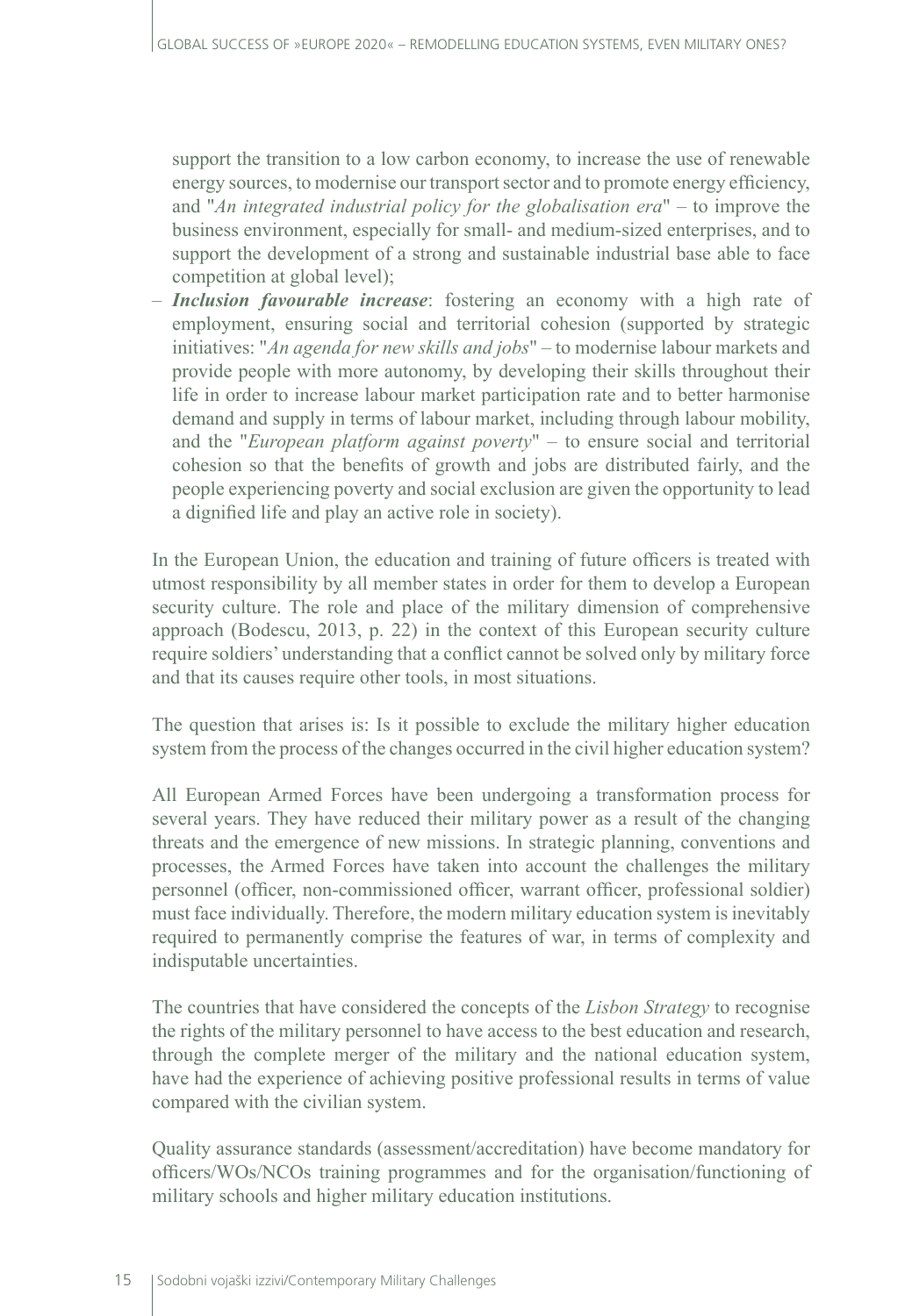**Quality education** provided by the military education system is based on innovation and diversification, it is promoted by teachers, educational leaders, respects individual autonomy and is based on institutional autonomy, being oriented towards dialogue and partnerships in order to obtain good results, involves all internal and external educational stakeholders, provides valuation of the highly professionalised human resource, adapted to the future needs of defence, intelligence and national security structures.

Professionalisation of the armed forces belonging to NATO/EU countries has required profound and lasting transformations in the organisation, procurement of modern military equipment and combat assets, training of military personnel, reform of military education institutions according to national and European legislation (see the *Bologna process*), change in relations between the military and civil society (in the sense of involving all government and non-governmental actors in national security issues). Jeffrey D. McCausland and Gregg F. Martin (McCausland, Martin, 2001, pp. 17-33) summed up this trend (about armed forces transformation) stating that "[ ... ] *in addition to the well-trained officer we needed during the Cold War, our jurisdiction during the era of globalisation requires a well-educated officer as well*". Consequently, many states have progressively chosen the professionalisation of their Armed Forces.

The reform of NATO member states has led to the restructuring and downsizing of armed forces, structural reorganisations, the change of the legislative framework and its adaptation to the new risks and threats, the change of military doctrines in keeping with the new missions (as national armed forces or part of a politicalmilitary alliance), the change of training systems and training methods/procedures to achieve compatibility and interoperability within the new command structures and forces of the Alliance.

### **1 TRENDS IN THE EVOLUTION OF THE EUROPEAN MILITARY EDUCATION AND TRAINING SYSTEMS**

For 2020-2025, according to forecasts, the education system will be different from today, because it will be necessary for a new set of skills and competencies to be developed among the young generation, new curricula or types of curricula, new paths and innovative ways of learning and assessment, different roles for teachers/instructors and educational institutions as a result of the different impacts of the new technologies. "[...] *Meetings between teachers-students-pupils will increasingly take place in cyberspace to debate ideas, practical applications and projects. Communication will take place more and more horizontally and vertically, so that students will be able to choose the best universities and, in turn, universities will be able to select the most motivated, interested students. In 2025, the role of higher education institutions will be extended, organisations will look different. Society will urge citizens to learn more, to be better prepared, more adapted to an*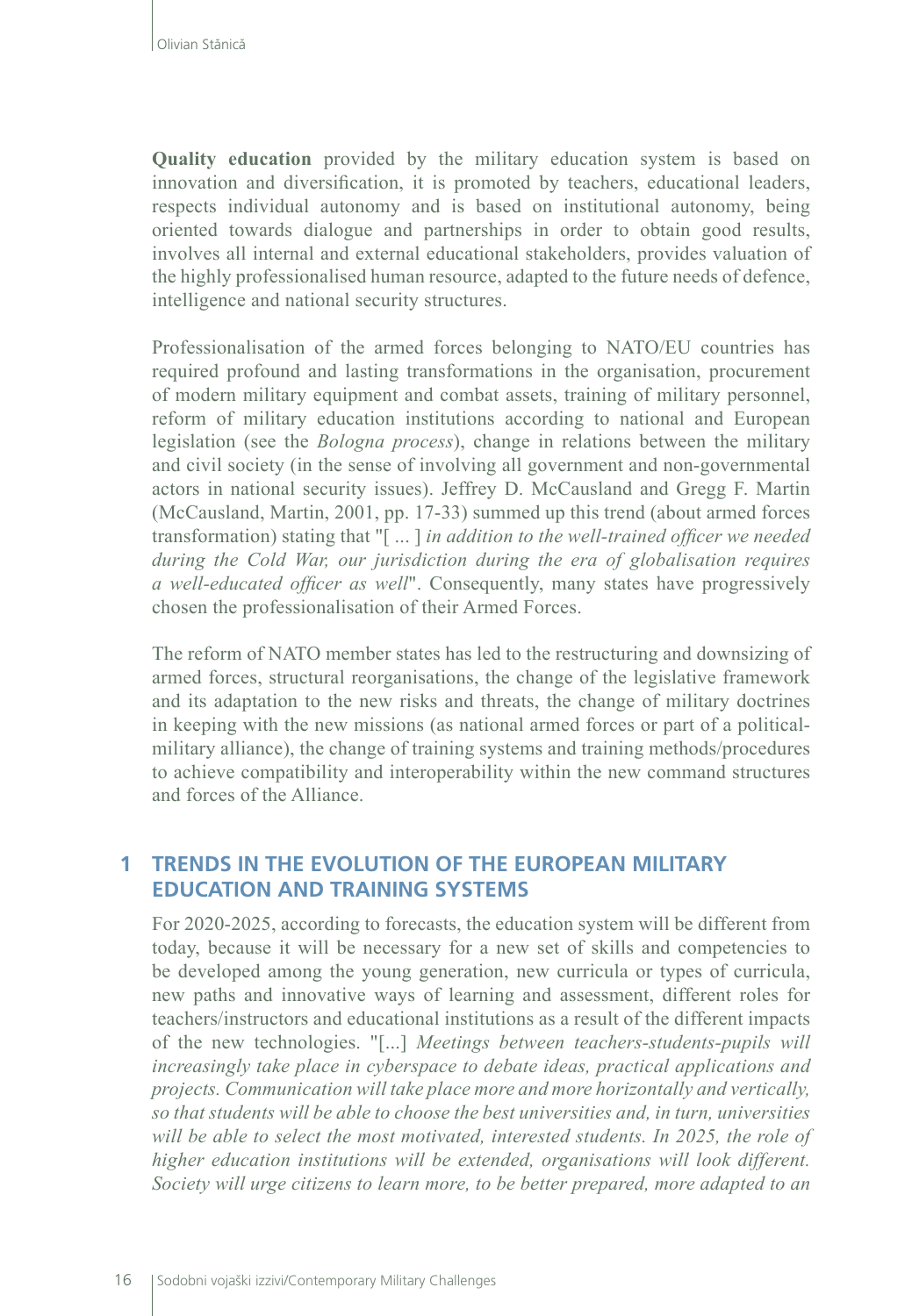ever-changing world. People will learn more dynamically and mobile-like, but at *their own pace"*<sup>2</sup> .

In national education systems, as in the education systems in the European Union, there is a clear trend in favour of teaching and learning based on skills, and of a result-oriented approach to the learning process that should explicitly express the real needs of the beneficiaries.

In this new context, of transformations, we will notice two career paths in order to become officer in the EU: the **first path**– **short career** – by recruiting those youngsters who have already graduated from academic institutions and will attend only general and specialised military training modules and, at the end of their contract, will be able to adapt to the civilian labour market thanks to the qualifications acquired: the **second path** – **long career** – with training requirements according with progression in their career.

Vesa Nissinen (Nissinen, 2001, p. 16) hypothetically established that, in the first stage of an officer's career, the practical skills are more important than academic knowledge, because the work of young officers is not primarily about analysis, decision-making and strategy-making. However, the more we progress in the career, the more academic knowledge is needed and the less the practical skills are to be focused on because the officers are operating much less on the field. According to Vesta Nissinen, only **leadership stimulation** has to be equally spread along the career. The following figure (Figure 1) points out this statement:

| Figure 1:<br>Education<br>requirements in<br>officer career<br>progression<br>Source:<br>Nissinen (2001) | Progression of the officer career |  |
|----------------------------------------------------------------------------------------------------------|-----------------------------------|--|
|                                                                                                          | <b>Practical skills</b>           |  |
|                                                                                                          | Leadership skills                 |  |
|                                                                                                          | Academic knowledge                |  |
|                                                                                                          |                                   |  |

*<sup>2</sup> See http://www.carteaverde.edu2025.ro/docs/viziunea\_înv\_superior\_din\_Romania\_2025.pdf accessed on 12th February 2014.*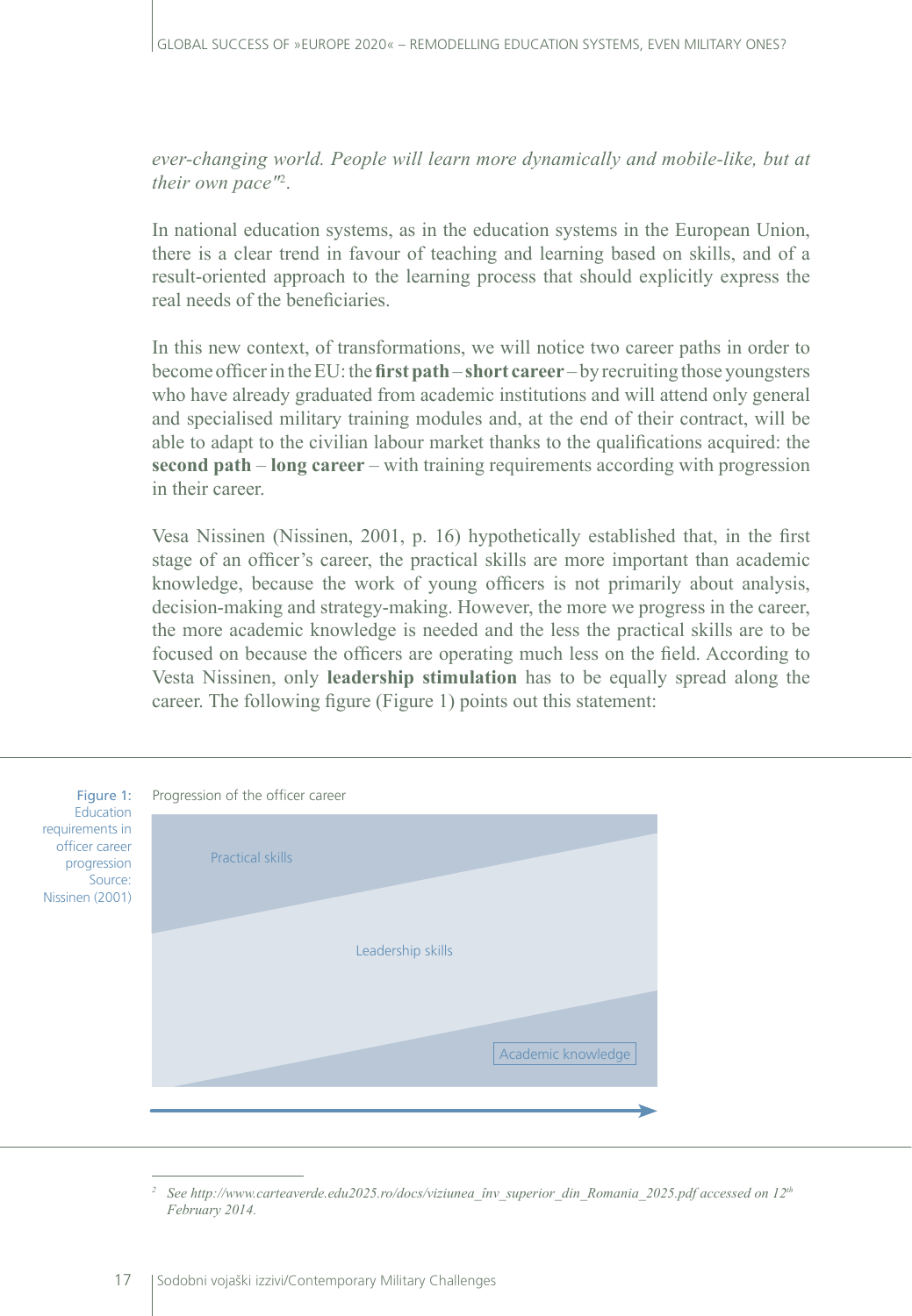Various authors have stated the idea that the future is full of uncertainties and unpredictable factors, very difficult to predict, among them being Richard Riley<sup>3</sup> who said in an interview on 13th March 2013: "[...] *The most sought-after professions in October 2010 did not exist in 2004. We are preparing students for jobs that do not yet exist* [...] *that will use technologies that have not yet been invented* [...] *in order to solve problems we do not know*".

We can say about the future that it seems to be full of opportunities, decisions and risks. We cannot fully predict them, but we can anticipate a number of trends and decisions, and decisions should be taken timely in order for us not to be overwhelmed by events.

**These trends** (Stoyanov, Hogveldand Kirschner, 2010, p. 10) may have a number of consequences for the education systems in the long term: learning will not be limited by traditional educational institutions; teachers will become mediators between students, knowledge and technology; learning-teaching will be oriented/ will take place by means of social internet networks; lifelong learning will become the norm; the size of classrooms/lecture halls will not matter anymore; teachinglearning methods will consider cognitive processes and structures; the contents of modern education will generate the fading of boundaries between sciences, narrowing the bridges between different disciplines and promoting interdisciplinary and transdisciplinarity in particular.

From this perspective, the Allied Command Transformation (ACT) developed a study called *Strategic Foresight Analysis – 2013 Report* (SFA) in September 2013. It identifies the trends that will shape the future strategic context and from which the Alliance defence and security implications concerning 2030 derive. The SFA is based on recent international and national studies covering the 2030 and beyond time horizon, previous ACT analyses regarding the future and the results of four separate ACT-led workshops.

The report states that the future is neither completely predictable nor predetermined and, most importantly, that there is always the possibility that a strategic shock should occur. However, the SFA assumes that the present transition period will become even more complex and uncertain, presenting threats and opportunities fuelled by an accelerated pace of social and technological change, combined with the extensive effects of globalisation. It is important that the Alliance continues to respect the global security environment, in order to build a common understanding of the trends and to keep one informed regarding its efforts to continuously change.

The SFA identifies trends in some broad themes, such as: politics, humanity, technology, and others. A summary of key findings related to each theme is provided in the following paragraphs.

*<sup>3</sup> Former Secretary of State for Education in the United States under Bill Clinton's term (1993-2001).*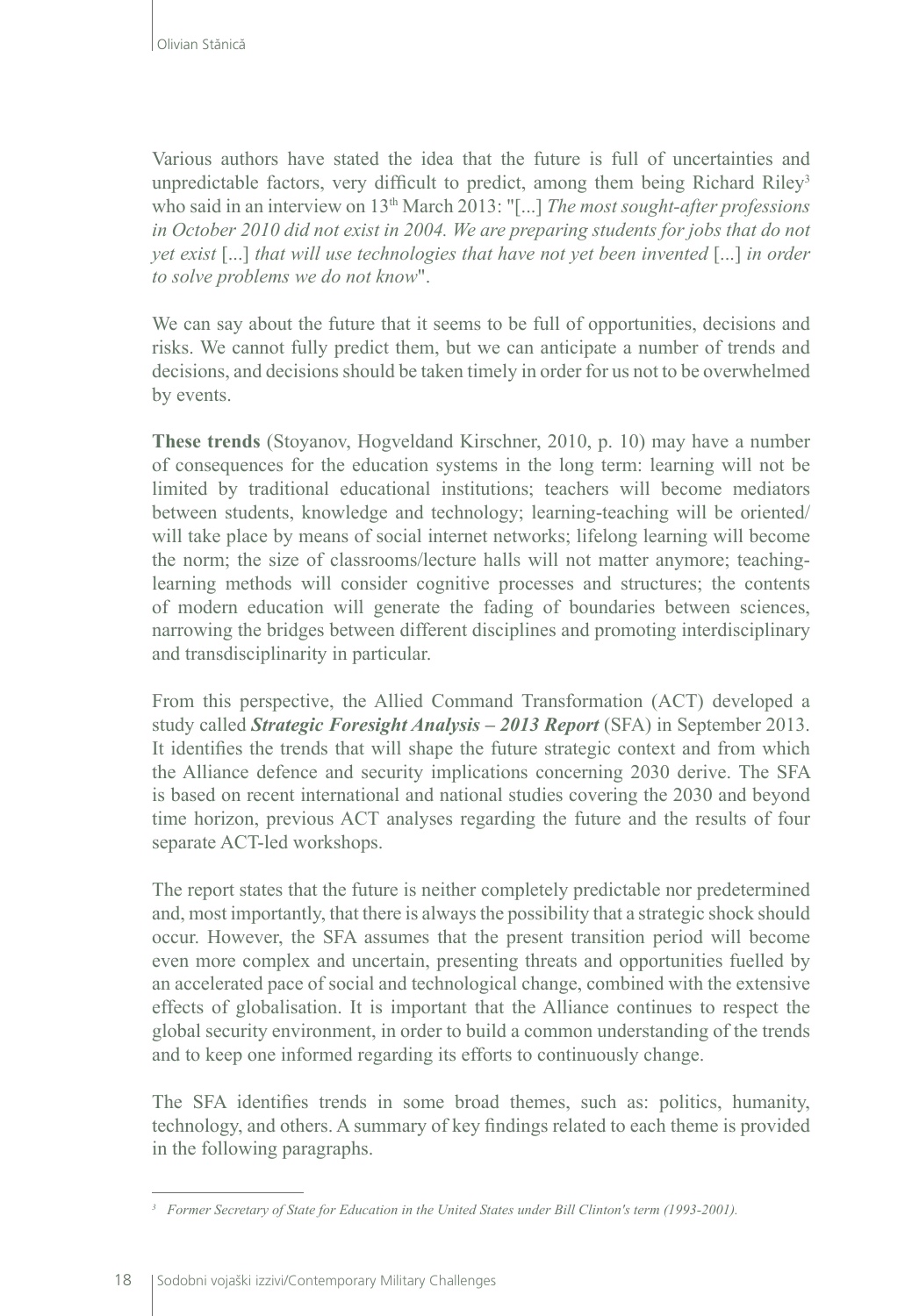- **a.** At the **political** level, global power shifts will continue to have significant effects:
	- emerging powers will exert increasing global influence. This shift in power may cause instability;
	- the increased relevance of certain regions may support the pursuit of new types of partnerships and associations for NATO;
	- NATO could be affected by crises further from Alliance territory, where non-state actors may play a larger role and Nations' interests might not always align;

**b.** The future is likely to be characterised by changing demographics, urbanisation, **human** networks and fractured identities:

- most NATO nations will experience overall ageing, leading to a shrinking military-able population. In developing nations, youth bulges could lead to potential challenges;
- urbanisation will increase the likelihood that the Alliance may need to conduct combat or security operations in condensed urban environments;
- human networks and demands for transparency will bring new challenges and opportunities for NATO countries;
- changes in the relationship of individuals to the state could present governance challenges and create the potential for social and political disruption;
- **c.** Accelerating **technological** change will contribute to how the future is shaped:
	- technological innovation has the potential to provide significant global benefits, but it also creates a greater likelihood of adverse consequences;
	- potential adversaries will have greater access to innovative science and technology, and will continue to attempt to obtain Weapons of Mass Destruction/ Effect (WMD/E) information or material;
	- the Alliance must continue to anticipate technological advances in order to maintain its technological edge;
	- there will be increased potential for cyber-attacks against Alliance networks or military systems;
	- the ubiquity of information and social media will present both challenges and opportunities for NATO's strategic communications.

## **2 COOPERATION AT EUROPEAN LEVEL IN THE FIELD OF TRAINING – EFFECTIVE MEANS OF ACHIEVING INTEROPERABILITY**

There is a regional trend to capitalise on training capabilities, including for training officers or NCOs in NATO/EU countries through the initiatives launched in 2000 and then after 2010, such as: *Smart Defence*, *Pooling and Sharing* and *Connected Forces Initiative*.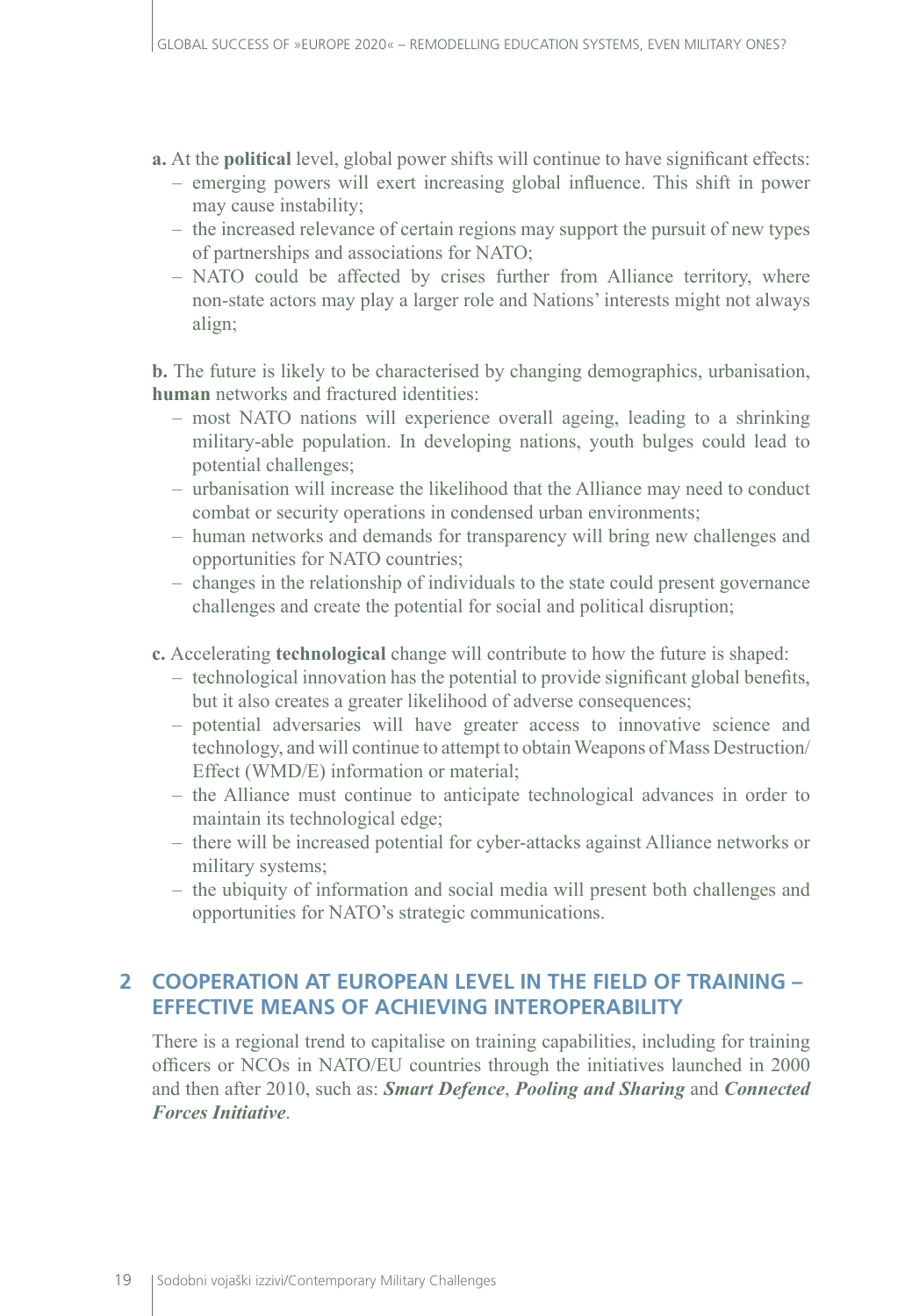### **European cooperation initiatives between military educational institutions:**

Germany has initiated a project called *European NCO Academy*<sup>4</sup>  *(ENCOA)*. So far, the project, launched in 2003, was designed only for training NCOs from Austria, Germany and Switzerland. The project was resumed in 2006 for establishing multinational cooperation in the field of training based on certain courses, on ADL support, for non-commissioned officers of the three countries in German for now, but it can be extended to other countries if they set up courses in English too. In 2012, there was an international symposium organised by the *Multinational ENCOA* and the debates continue on the academy's website.

Beyond the bilateral exchange projects, other efforts consisted in organising Cadets or military institutions networks.

There is a French initiative to create a network of cadets at *the Conference of*  **European Military Schools and Academies** (CEEAM, under French acronym)<sup>5</sup>. This experimental conference was organised 2002 at the Military School of Saint-Cyr Coëtquidan, later in Brussels, in 2003, and then in Italy, in 2004. It was meant to bring together cadets and students from military educational institutions of the EU, Canada, USA, Russia and Norway in order to explore the possibility of shaping a "**European Academy**" (as a forum for discussion and debate). Given certain organisational and financial reasons related to participants' travel requirements, the experience was not repeated at such a large scale.

Moreover, in the European educational institutions, in the late '90s, integration through networks was implemented.

Naval academies, acting in the field of the initial training of naval forces officers, created a forum called *Superintendent Conference*, which gathered together rectors of the 16 member states together with Norway and the US. Its aim is to improve cooperation between the participating institutions, for example, to make training available to others or to organise sporting or cultural events (such as the *Maritime Regatta*).

In terms of air force officers' education, a forum was created called *European Union*  Air Force Academies (EUAFA<sup>6</sup>). It gathered together the rectors of educational institutions in 15 member states, plus Switzerland, Norway and Turkey. Its purpose is similar to its naval counterpart, and its achievements have been remarkable, especially because it gives its cadets the opportunity to meet for brief sporting events (e.g. athletics).

A question may arise at this point: if a European initiative was needed, given that these institutions have already found ways of cooperation before going to the details

*<sup>4</sup> See http://www.encoa.de, accessed on 14th October 2014.*

*<sup>5</sup> CEEAM – Conference of European Military Schools and Academies.*

*<sup>6</sup> EUAFA – European Union Air Force Academies.*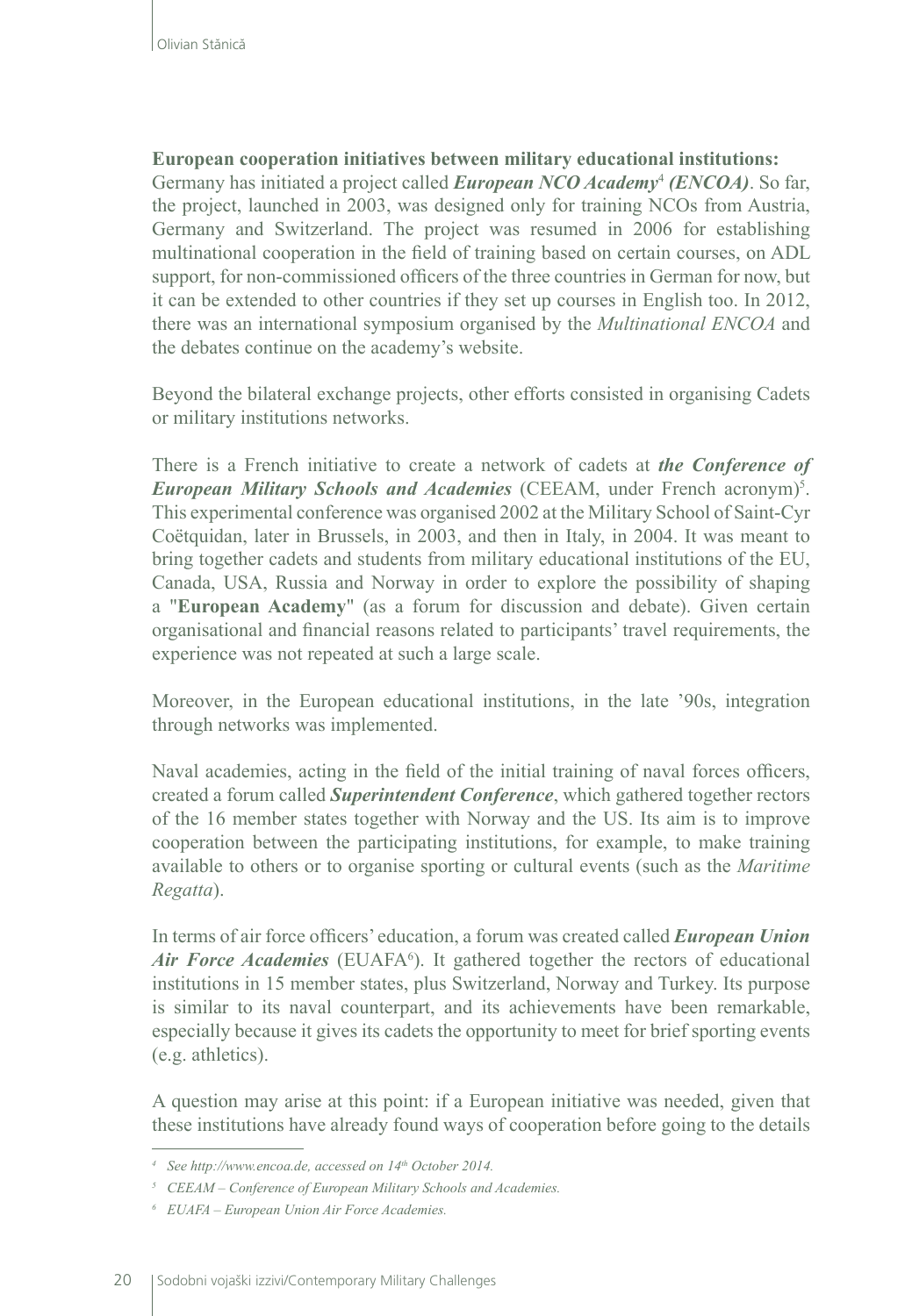of the exchange of cadets, however, it can be seen that none of these forums does not take place in a configuration at "European level", namely within the CSDP7 .

A similar initiative exists for land forces in the 27 EU member states, which have agreed to organise a forum for debate for higher education institutions as well, known as the *European Military Academies Seminar Chiefs* – EMACS. Since its creation, in 2008, EMACS discussions have seemed to focus mainly on students/ cadets exchange activities, as the counterparts from air and naval forces.

### **In my point of view, the evolution of military education will be determined, according to the specified threats, by the adaptation and transformation in keeping with the following trends**:

- a) resizing future force structures will run concurrently with reductions in defence budgets, which will lead to a recalibration of training systems, including the educational supply and demand;
- b) focusing towards a centralised training of the military in EU member states and/ or on functional areas or packages of capabilities provided by countries and institutions technologically advanced, while reviewing the position and prestige of local/national or regional institutions<sup>8</sup>;
- c) upgrading local/national initial and continuing training level must be completed with making it entirely compatible (both in terms of curricular content and in terms of the quality of the end product/learning outcomes) with similar military education from NATO and EU countries;
- d) successively and gradually professionalising the teaching staff of the military education system, in the sense of employing and capitalising on the human resource that gained experience in theatres of operations, international missions, activities of representation etc.;
- e) rethinking, reviewing and reviving the marketing image, both the institutional one and at the level of the packages of educational offers of future educational institutions in order to increase their performance and reliability;
- f) the need for increased participation in international missions, under multinational forces commands and structures from NATO member states, has led to a acute increase in interoperability. From this point of view, the basic "**joint**"-type educational systems will be the first link in the chain of interoperability of future armed forces;
- g) fully professionalising the military in most NATO/EU countries will bring about the essential change in the role and place of the officer/NCOs/professional soldier. Complete professionalisation of the armed forces will also require fundamental changes in the design of planning and conducting training, teaching-learning

*<sup>7</sup> CSDP – Common Security and Defence Policy.*

*<sup>8</sup> At regional level, there are various forms of cooperation/collaboration: West European countries (Germany, France, Spain) and the Benelux countries (Netherlands, Belgium, Luxembourg) or (Austria, Italy, Slovenia, Slovakia, Czech Republic) or (Poland, Hungary) and Nordic countries (Denmark, Norway, Finland, Sweden) and Baltic countries (Latvia, Estonia, Lithuania) and Mediterranean countries (Spain, France, Italy, Slovenia, Croatia, etc.) or Balkan countries (Albania, Bosnia and Herzegovina, Montenegro, Macedonia, Serbia, Romania, Bulgaria, Greece, Turkey) and the former Yugoslavia (Serbia, Croatia, Macedonia, Montenegro etc.).*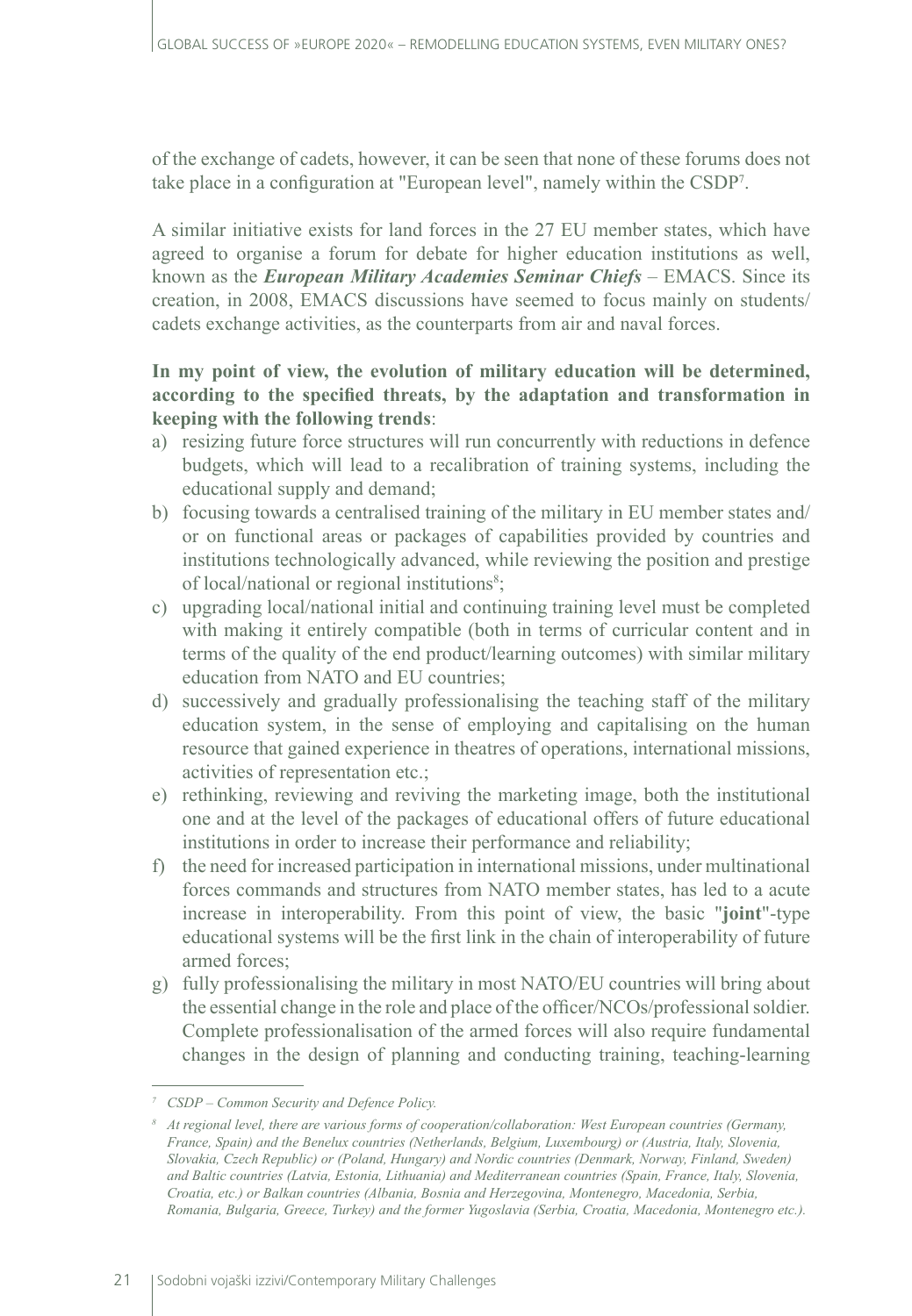methods, typology and mentality of the formation of the future trainer/mentor/ educator, curriculum, education logistics etc. The mental part of military training should include three elements: willingness to fight, toughness and team member (Figure 2). All elements of mental preparation were established by the FINABEL9 working group in 2009.



More than ever, in determining the issue of training and education, the military education institutions should consider the previous level of training, level of motivation, skills, abilities, attitudes of future candidates to the military profession. Learning English and the military operations language by the entire military personnel – by teaching certain modules/courses in English, will almost spread in all NATO countries/partners;

h) technologising and computerising military equipment will determine and adapt training systems by upgrading or acquiring new simulators, reconfiguring classrooms, designing new techniques and procedures to use the new technique, supplementing active training methods with e-Learning elements etc. In order to cope with the actions under the circumstances of the integrated battlespace, the forces are being provided with modern weapons and combat equipment that are more mobile and multifunctional, which will provide them with high flexibility

*<sup>9</sup>* **Finabel** *is an organisation that maintains tight cooperation relations and exchange of information with the North-Atlantic Alliance and military structures from the EU. Set up in 1953, by France, Italy, the Netherlands, Belgium and Luxembourg, the Finabel Committee's first objective was to develop common armament's programmes, but the institution quickly shifted to the harmonisation of land doctrines and the realisation of inter-operation among the Land Forces of the European states.*

*FinabelCommittee consists currently of the Chiefs of the Army of France, Italy, Holland, Belgium, Luxemburg – 1953, Germany – 1956, United Kingdom – 1973, Spain – 1990, Greece, Portugal – 1996, Poland, Slovakia – 2006, Finland, Romania, Cyprus – 2008, Malta – 2010 Czech Republic – 2012.* 

*See: http://www.financiarul.ro/2009/05/09/govt-approves-participation-of-romania-to-finabel/ accessed on 9th March 2014.*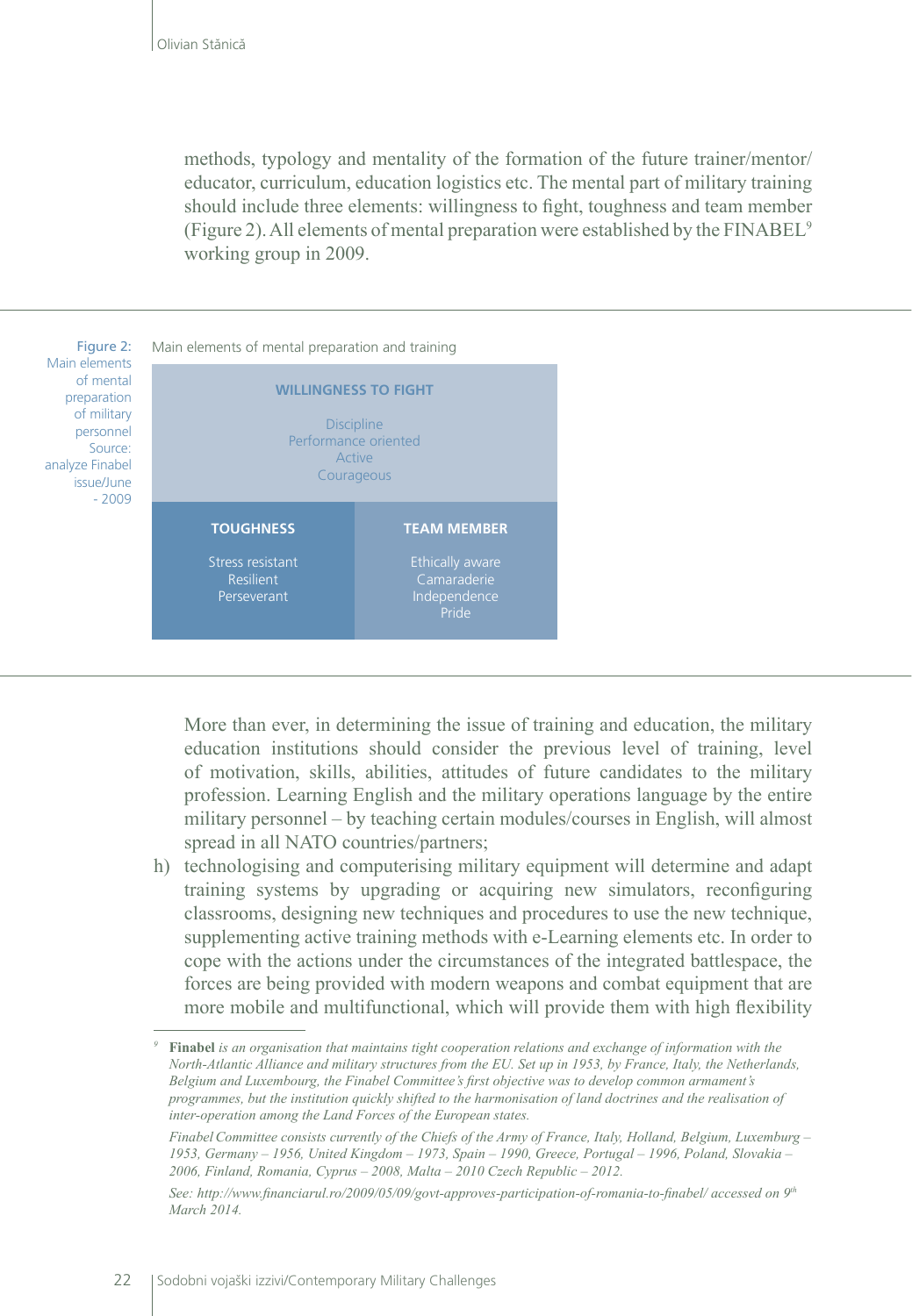and reversibility. The need for knowing them and using them effectively will result in a new approach to training, especially the specialised one.

i) in most EU countries, we will find that the main pillars of officers training (Figure 3) are: **academic education, vocational education** (general military training and specialised military training including physical training) and **military leadership**. Their share in the university curricula is specific to each country and varies depending on a number of factors, such as: traditions, length of school period, fields and specialisations set according to the requirements of beneficiaries (for example: graduates from academies/universities, confirmed in branches such as: infantry, CBRN defence, financial service or logistics, obtain a **bachelor's degree** in specialisations such as: organisational management, economics, administrative law, finance and accounting, while the graduates confirmed in branches such as: tanks, engineer, artillery, missiles, aviation, radiolocation, navy obtain a **bachelor's degree** in technical and engineering specialties).



Promoting a European security culture through military education at all levels of the military career will require a common approach. Currently, in Europe<sup>10</sup>, there is a wide variety of institutions responsible for the officers' initial education/training: academies, colleges, schools or military universities. The common characteristic of all these institutions of officers' initial training is that they all provide high-level skills **Conclusion**

*<sup>10</sup> In 2011, seven European military institutions that operate in the training and basic education officers have taken the name "university". The name has more than a symbolic significance, in fact, not just these seven institutions provide a level of training similar to the civil one, the military "schools", "academies" and "colleges" have also followed their trend, even though they preserved their traditions and military purposes.*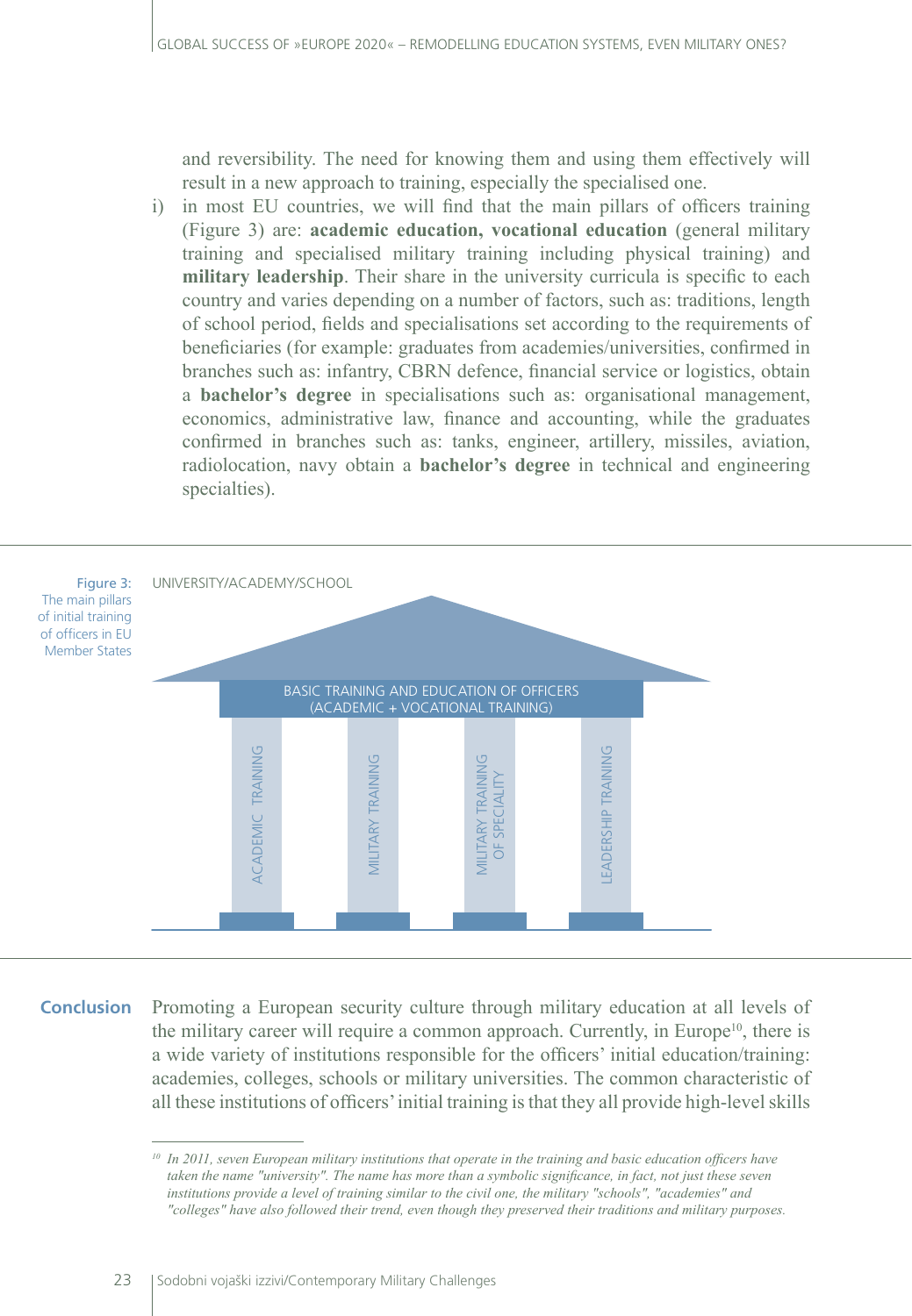(skills and qualifications specific to branches military and specialisations, according to the EQF 611 level, at the end of the **bachelor's degree** courses and EQF 7 level skills in military actions and operations command, to improve officers' planning and staff training for the following areas: operations, training and exercises, logistics, human resources, at the end of their **master's degree** courses.

It seems that the new aviation technologies have to adapt very quickly to the requirements of the new risks and threats, therefore, the military experts addressed this issue at the annual conference of the NATO Joint Air Power Competence Centre COE, in October 2013, where it was pointed out that [... ] *the direction for the new generation of jets is moving towards multi-role and even omni-role platforms with a maximum number of capabilities concentrated within the same fleet to reduce costs related to logistics and other additional expenses. We will not address the aircraft other than as a multi-role aerial platform that will remain relevant in the future, and pilots training for future air platforms should focus more on developing systems manager qualities rather than on piloting skills*12.

The organisation, nature and evolution of the Armed Forces, in general, will be determined by a complex of factors, such as: the political system, economic development level, scientific and technical potential, demographics (birth rate, migration, aging etc.), geographical position, size and characteristics of the national territory, the country membership in a political-military alliance, national traditions and customs of each people (Duţu et al, 2003, p. 3).

In most NATO/EU countries, the specialised and military education and professional training of officers is integrated into the national higher education system. In accordance with the national legislation on education (including the condition of graduating from courses in the native language), the recommendations of the Bologna process and the mobility requirements (see the European Credit Transfer System – ECTS<sup>13</sup>) have all made it possible for the military education to remain closely linked to the national education system, as military education is a component of the general education specific to each nation.

In the future, there will not be only a national interest of comparing military education systems, but also an international one. If we have transparency and recognised study programmes as well as common qualification frameworks, it will be much easier to exchange officers, NCOs and civilians for studying or working in different countries.

*<sup>11</sup> European Qualification Framework – EQF. EQF is a meta-framework that facilitates networking and communication between qualifications frameworks and national and sectoral systems. The EQF will facilitate the transfer, transparency and recognition of qualifications – understood as learning outcomes assessed and certified by a competent body at national or sectoral level.*

<sup>&</sup>lt;sup>12</sup> See Final report at Annual Conference of NATO CoE for Joint Air Power, Tichelpark, Kleve – GERMANY, *October 2013.*

*<sup>13</sup> ECTS (European Credit Transfer System) – Credits are numerical values assigned to units of courses and other educational activities. By transferable study credits, it is estimated, on average, the amount of work performed by a student in order to gain knowledge and skills specific to one discipline.*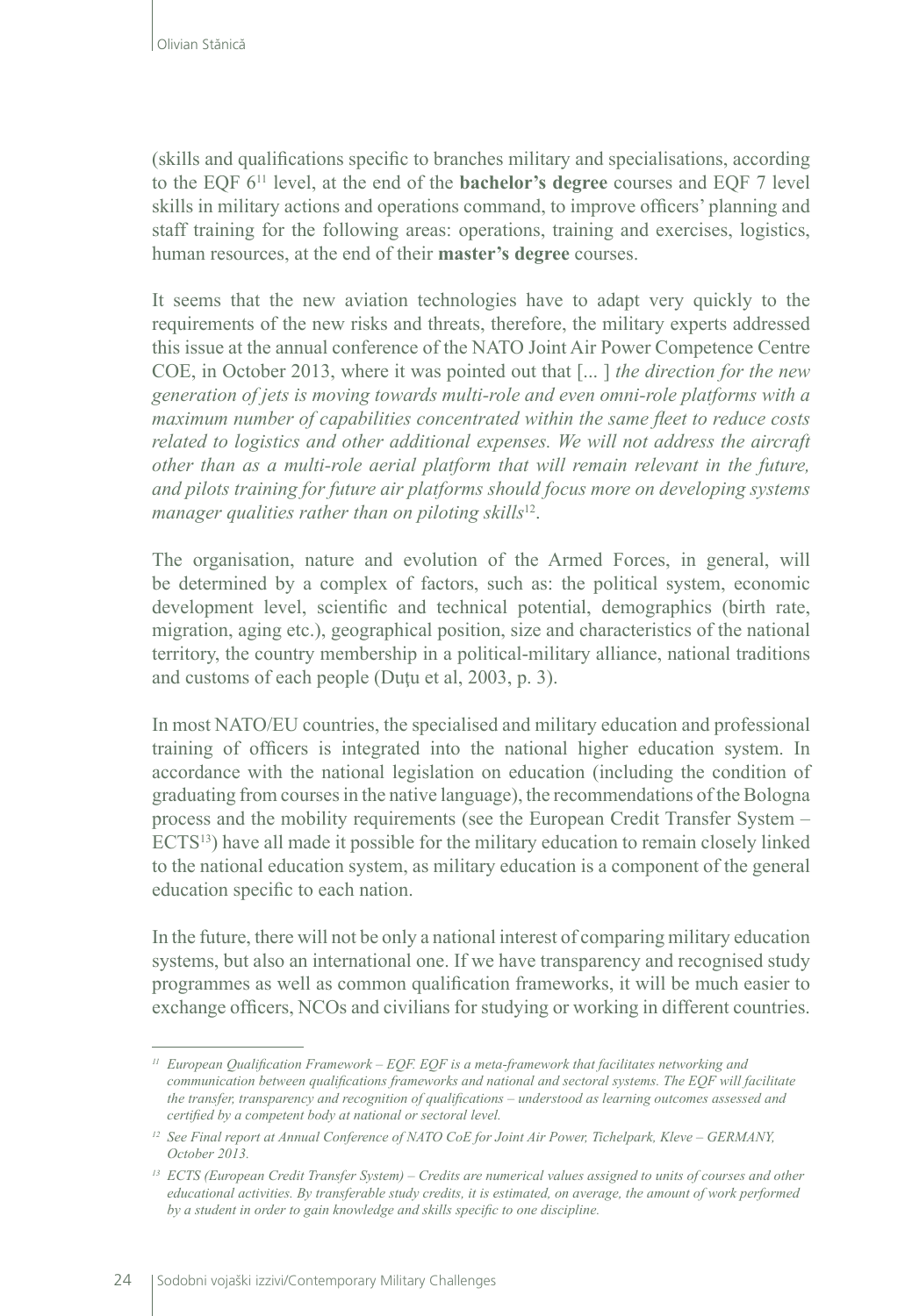This will result in reduced costs and increased interoperability. This system requires implementation of quality assurance standards, which may possibly support cooperation within communities or working in international environment. Due to the specifics of the missions and operations of the past armed conflicts, where the use of civilian "**forces**" is made in a combined manner with the military ones, it is more and more required that modern threats are addressed with modern tools, which means that each member state should instruct/train its military personnel (soldiers/ NCOs/officers) in keeping with interoperability principles. Therefore, it is essential that future "**elite military**" should become acquainted with, be educated and trained to meet these realities of their profession.

More by the prospect of the future, **mobility** may also lie at the basis of a potential European structural force (*A European Army*). Increased mobility for military students, teachers, and researchers has been determined by several instruments: the European Higher Education Area, transfer credits allocated to disciplines within Bachelor's, Master's degree or postgraduate programmes, English language and military Erasmus programme. This mobility will be maintained and further developed by learning the English language and the military operations language by all military personnel with the support of new technologies and tools in the field of e-Learning.

In most NATO/EU military education systems, officers are required to possess academic education and, therefore, a civilian diploma (e.g. electronics engineer, statistician, economist, physician etc.) (Bodescu, 2013, p. 25). Moreover, the need for academic studies is required from all young officers by the prerequisites of their participation in international missions, in joint military operations or as command or staff personnel in multinational headquarters. All these activities demand a high degree of interoperability in using common command and control systems, applying procedures, specific military concepts and doctrines and using a military and cultural operational language tailored to the situations specific to a combat/crisis/ humanitarian/post-conflict reconstruction mission.

NATO membership further requires that member/partner countries participate in **common defence** (under Article 5 of the Washington Treaty), which means that military education systems must be fully integrated (an officially undeclared purpose, but a target of military education at European level).

However, the political issues, the gaps in terms of technology, military culture, mentality, customs and traditions or language barriers are the reason why this major objective is very difficult to achieve in the near future.

**Standardisation** of training procedures will ensure the full success of ensuring interoperability among the Alliance armed forces. For young officers (Paile, 2011), being **interoperable** means to be able to rapidly act together in any context, namely to work in different configurations of language, nationality, culture, values etc. This means that young officers should renounce their membership in a group – engineer,